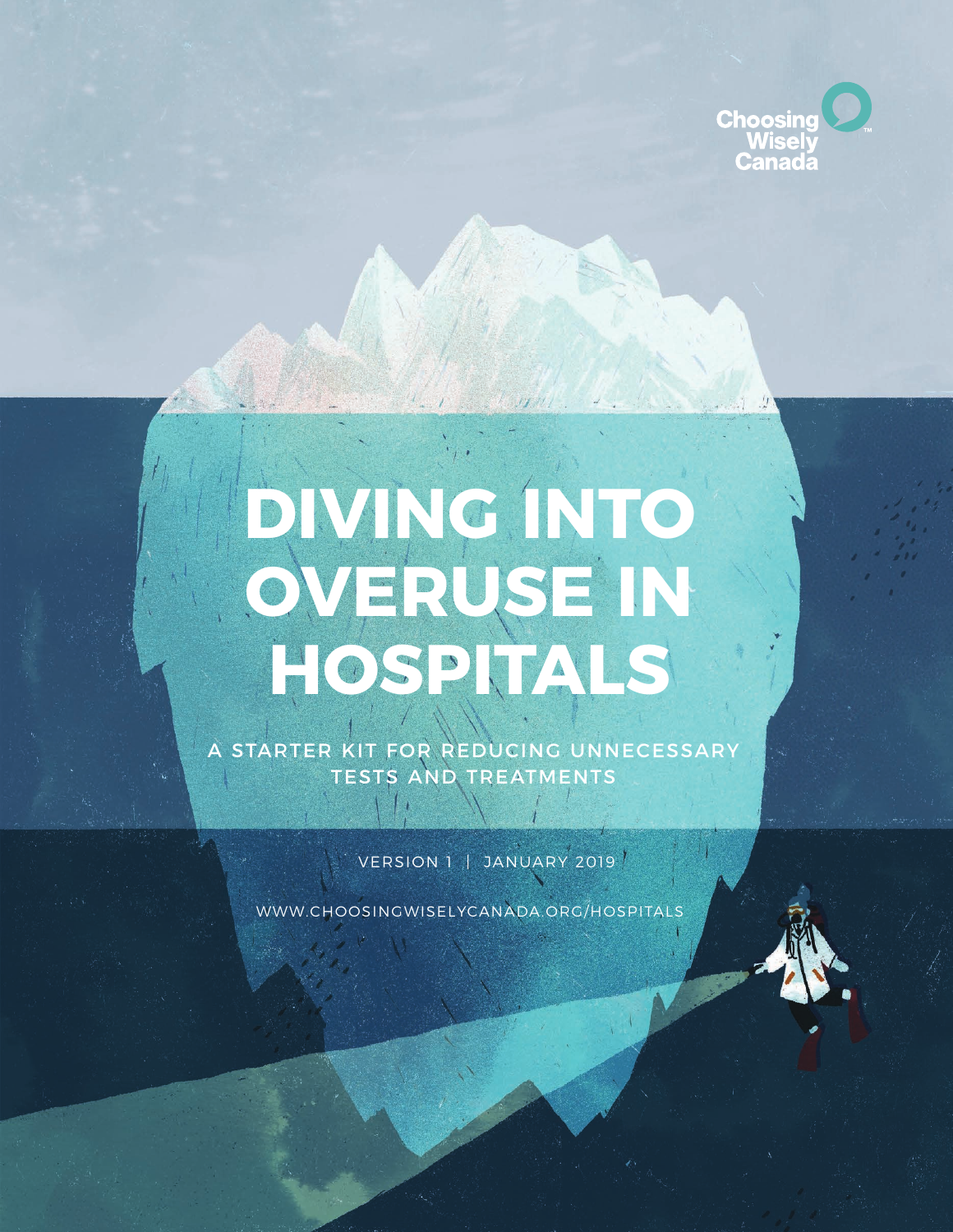### **ABOUT THIS DOCUMENT**

Diving Into Overuse in Hospitals is a starter kit that provides practical advice and guidance for reducing unnecessary tests and treatments in the hospital setting. This document was developed by Choosing Wisely Canada and North York General Hospital, informed by a two-year, five-hospital Choosing Wisely Canada initiative funded by The Adopting Research to Improve Care (ARTIC) Program. It was developed with the support of the Ontario Hospital Association and Health Quality Ontario as part of the Choosing Wisely Ontario campaign. However, the document is intended to be relevant to hospitals across Canada.

Any hospital can become a Choosing Wisely Canada hospital, and participation is completely voluntary. Nevertheless, hospitals that get involved will find that reducing overuse has many benefits, including avoiding potential harm to patients and freeing up precious hospital resources for more important uses.

This document describes three levels of actions, with increasing intensity. A hospital could start with implementing the "quick wins" in Level 1, or it could dive more deeply into Levels 2 and 3 where the actions are more involved, but the potential benefits are greater. Regardless of where you start, taking that first step is the key. The contents of this document are designed to help kick-start your hospital's participation in the global Choosing Wisely movement, or support further advancement of your implementation efforts.

### **ABOUT CHOOSING WISELY CANADA**

Choosing Wisely Canada is the national voice for reducing unnecessary tests and treatments in health care. It launched in 2014 in partnership with the Canadian Medical Association. Choosing Wisely Canada has partnered with over 70 professional societies from different clinical disciplines to develop lists of "Things Clinicians and Patients Should Question." These lists contain recommendations of tests, treatments and procedures that could be used less or stopped because they are not supported by evidence and could potentially expose patients to harm. To date, over 300 recommendations have been published.







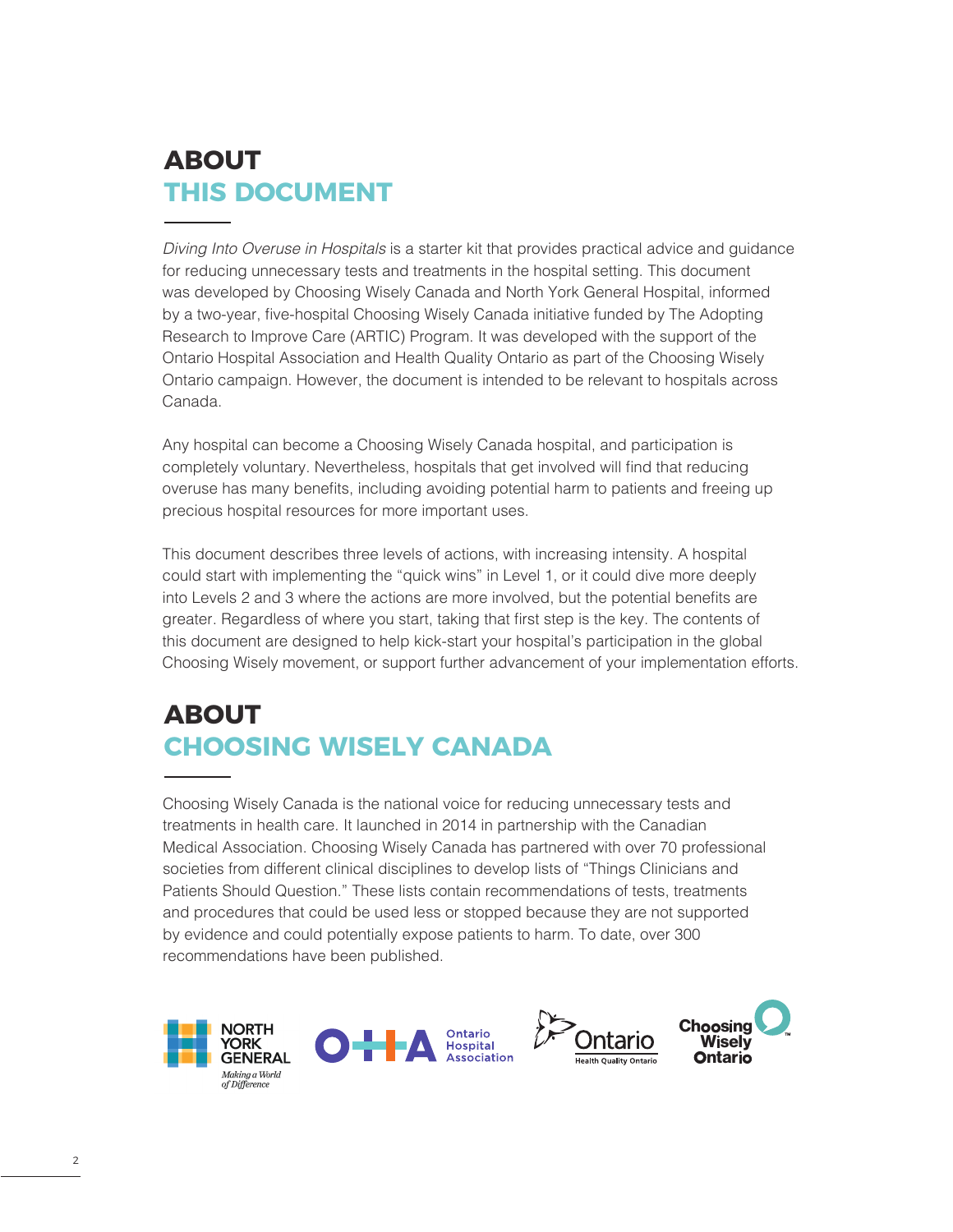## **UNNECESSARY TESTS AND TREATMENTS IN HOSPITALS**

Unnecessary testing and treatment is a pervasive problem in health care, and is present in virtually every hospital, department and clinic, irrespective of size or how diligent the clinicians are who work there. A [2017 report](https://www.cihi.ca/en/unnecessary-care-in-canada) from the Canadian Institute for Health Information and Choosing Wisely Canada showed that in many clinical areas, up to 30% of tests and treatments are potentially unnecessary.

While clinicians ultimately make decisions about which tests and treatments to order based on the assessment of the patient symptoms, many of these decisions can often be influenced by hospital systems and processes that, if outdated, can nudge clinicians toward ordering tests and treatments that do not reflect evidence-based guidelines and practices. This can expose patients to avoidable harm, lengthen wait times, and consume precious hospital resources.

Examples of systems and processes that are common in hospitals include: order sets, medical directives, lab order panels and computerized order entry systems, among others. The process of uncovering and refining systems and processes that are out of date or not evidence-based can take time, and require the involvement of multiple stakeholder groups within a hospital and in some cases across the health system. On the flipside, it is also an opportunity to mobilize and empower staff to pause, question long-standing practices and take leadership on making the changes necessary for improving quality and safety, which in many cases, can also reduce cost.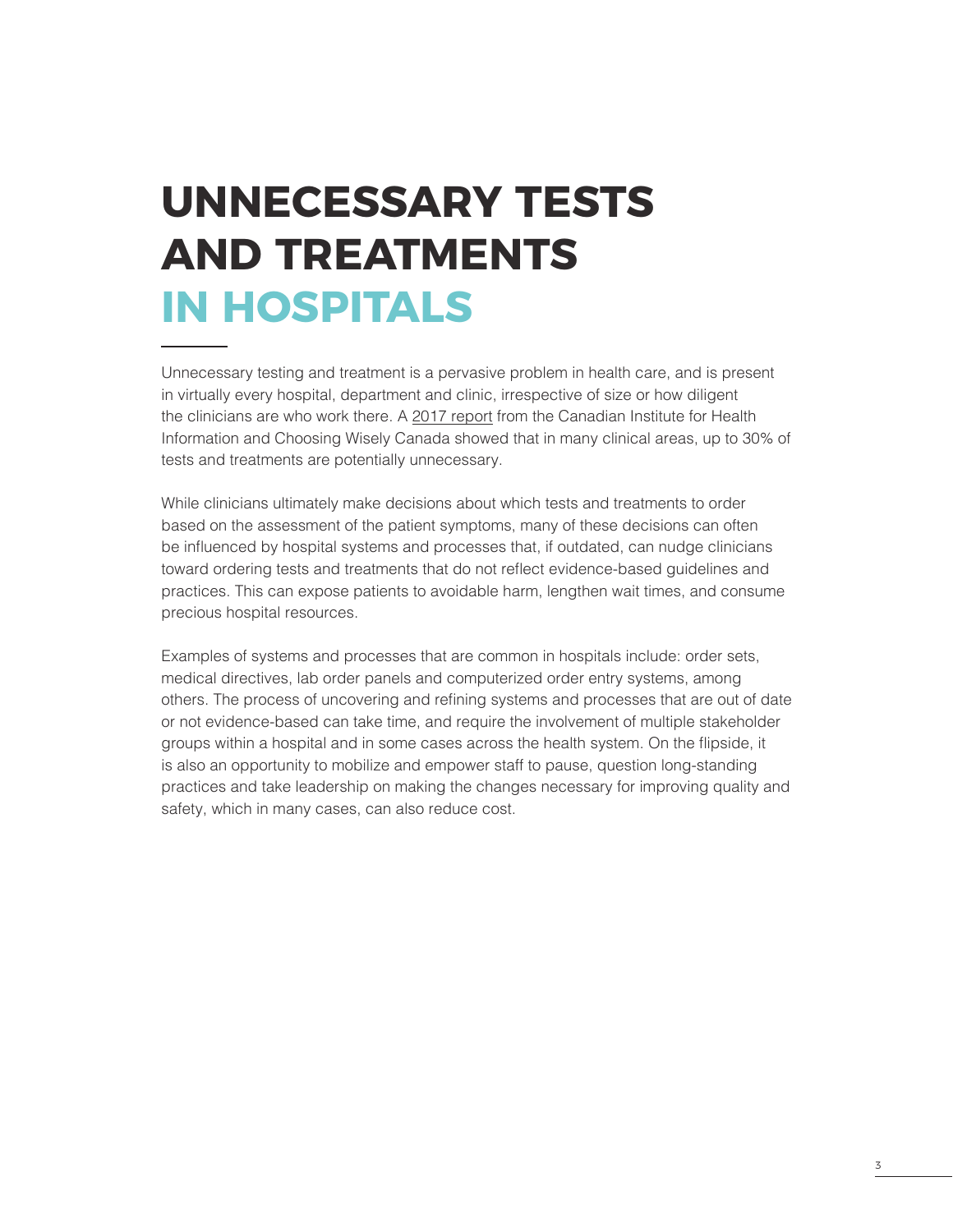## **TAKING ACTION ON OVERUSE**

There are currently over [300 Choosing Wisely Canada recommendations](http://www.choosingwiselycanada.org/recommendations) regarding tests, treatments, and procedures that clinicians and patients should question. A significant number of these recommendations pertain to the hospital setting. You can start by assessing your hospital's current practices against the current set of recommendations. If this feels a little daunting as the starting point, fear not. This starter kit was created to make it easy for hospitals to launch into Choosing Wisely, and to be able to intensify their efforts over time. It is organized into three levels, with an increasingly challenging sets of actions.

|                | <b>SCOPE OF CHANGE</b>                                                                                        | <b>ACTIONS</b>                                                                                                                                                                                                                                                                                                                                                                                                                                                          |
|----------------|---------------------------------------------------------------------------------------------------------------|-------------------------------------------------------------------------------------------------------------------------------------------------------------------------------------------------------------------------------------------------------------------------------------------------------------------------------------------------------------------------------------------------------------------------------------------------------------------------|
| LEVEL 1        | Implement the 5 "quick wins"                                                                                  | Uncouple PT/INR and aPTT tests and revise ED<br>$\bullet$<br>order panels<br>Eliminate CK testing if troponin is available<br>$\bullet$<br>Remove "daily lab" options from order sets<br>$\bullet$<br>Remove folate testing from your hospital's<br>$\bullet$<br>ordering systems<br>Stop ordering routine chest X-rays in the ICU,<br>except to answer specific clinical questions<br>*Note: if these actions are not relevant to your<br>hospital, please substitute. |
| <b>LEVEL 2</b> | Implement an additional 3<br>Choosing Wisely Canada<br>recommendations through<br>quality improvement methods | Quality improvement methods must include<br>collection of baseline data, the intervention(s),<br>and collection of results data<br>Projects could include implementation of<br>Choosing Wisely Canada toolkits                                                                                                                                                                                                                                                          |
| <b>LEVEL 3</b> | Take organization-wide<br>leadership on overuse and<br>promote culture change                                 | Make Choosing Wisely part of the hospital's<br>$\bullet$<br>operating/strategic plan<br>Implement at least 10 distinct Choosing Wisely<br>Canada recommendations, across multiple<br>hospital departments. The recommendations<br>implemented in Levels 1 and 2 may count<br>towards the 10.<br>Mentor or collaborate with at least 1 other<br>hospital on Choosing Wisely                                                                                              |

#### BECOME A CHOOSING WISELY CANADA HOSPITAL

Upon implementation of this Starter Kit, and assuming all actions have been completed, hospitals become designated "Choosing Wisely Canada Hospitals" (at either Levels 1, 2 or 3). These groups of hospitals will receive a certificate of completion, be recognized on the Choosing Wisely Canada website, and gain national profile for their leadership in tackling overuse. To receive the certificate of completion, please complete the [checklist](https://goo.gl/PF6mtu) for each level, and send it to Choosing Wisely Canada.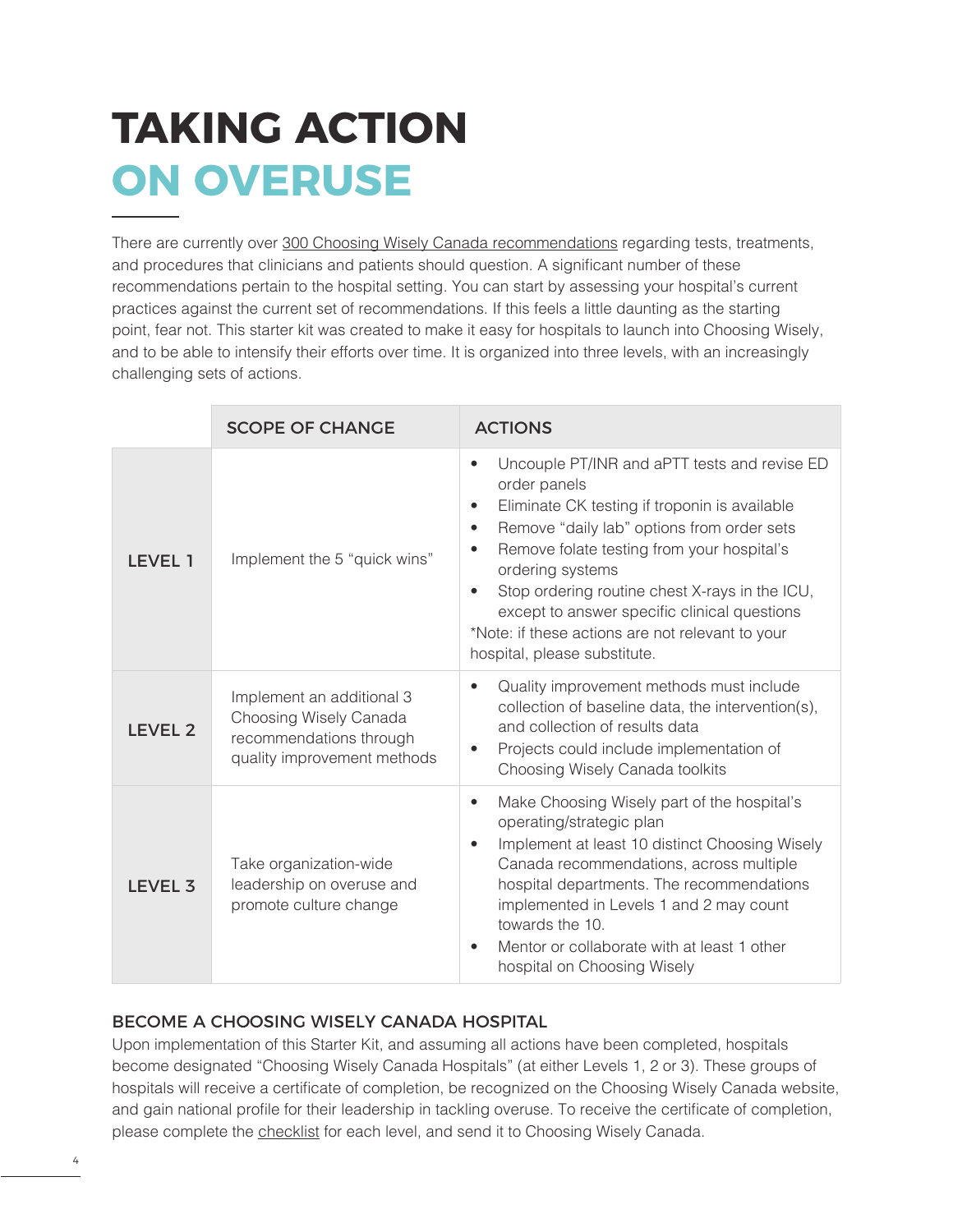## **CHOOSING WISELY BRANDING**

The Choosing Wisely Canada brand is well-recognized and available for you to use. It will add some instant momentum and credibility to your hospital's Choosing Wisely efforts.



If you are using or planning to use the Choosing Wisely Canada brand in your work, please read the [Brand Book](https://choosingwiselycanada.org/wp-content/uploads/2017/02/2015-04-10_CWC-brandbook-04_pages.pdf) to understand the conditions under which the brand may and may not be used, and to access our brand assets.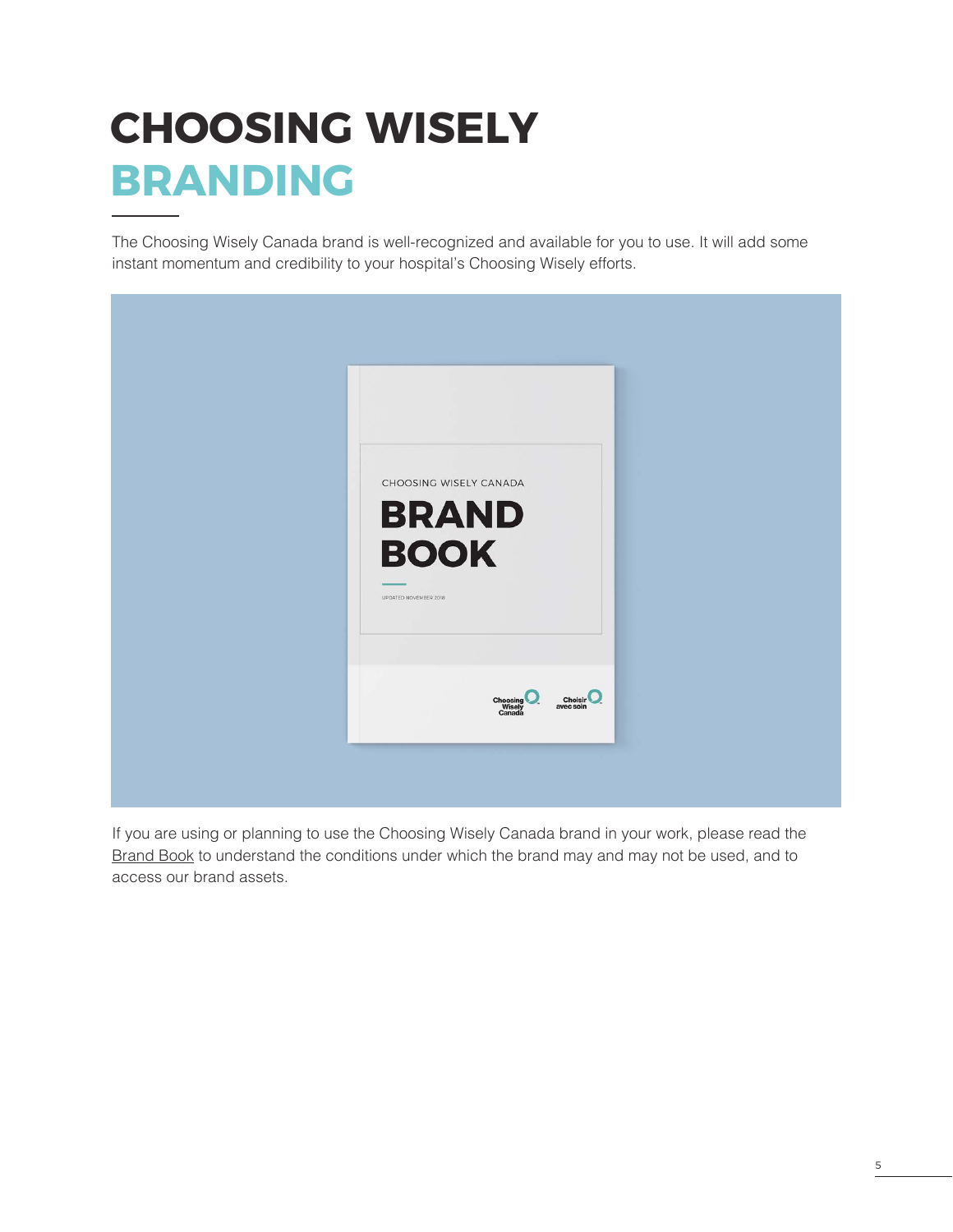## **CHOOSING WISELY CORE PRINCIPLES**

Regardless of which stage you're at, it's important to ensure that the actions taken are done thoughtfully. By launching a Choosing Wisely initiative at your hospital, you become part of an international movement and benefit from its established credibility and momentum. This credibility and momentum stems from a core set of principles that all members of the Choosing Wisely community abide by:

#### **CLINICIAN-LED**

Choosing Wisely initiatives should be clinician-led with commitment and support from hospital leadership. This is important for building and sustaining the trust of clinicians and patients. It emphasizes that campaigns are focused on quality of care and harm reduction, rather than cost reduction.

#### **PATIENT-FOCUSED**

Choosing Wisely initiatives must be patient-focused and involve efforts to engage patients in the development and implementation process. Communication between clinicians and patients is central to Choosing Wisely.

#### **MULTI-PROFESSIONAL**

Where possible, Choosing Wisely initiatives should include physicians, nurses, pharmacists and other health care professionals as they can all be involved with ordering, performing or prescribing medical tests, treatments, and medications. Also integral to include in Choosing Wisely efforts are decision support, information technology, project management and other staff members, where available, who can help to implement and measure Choosing Wisely work.

#### **EVIDENCE-BASED**

Choosing Wisely initiatives must be evidence-based. Follow the Choosing Wisely Canada recommendations, which have been developed through a review of the evidence by national organizations representing over 70 clinical specialties.

#### **OPENNESS**

Choosing Wisely is about changing the conversation between clinicians and patients about unnecessary tests and treatments – which also means that clinicians need to have open, honest conversations with each other about the best, most effective care choices to make available to patients.

#### **EXECUTIVE-SUPPORTED**

Choosing Wisely work should be supported by executive and administrative leaders, both in words and in actions. This is important to ensure that Choosing Wisely teams have the resources and supports they need to do the work and overcome barriers they experience.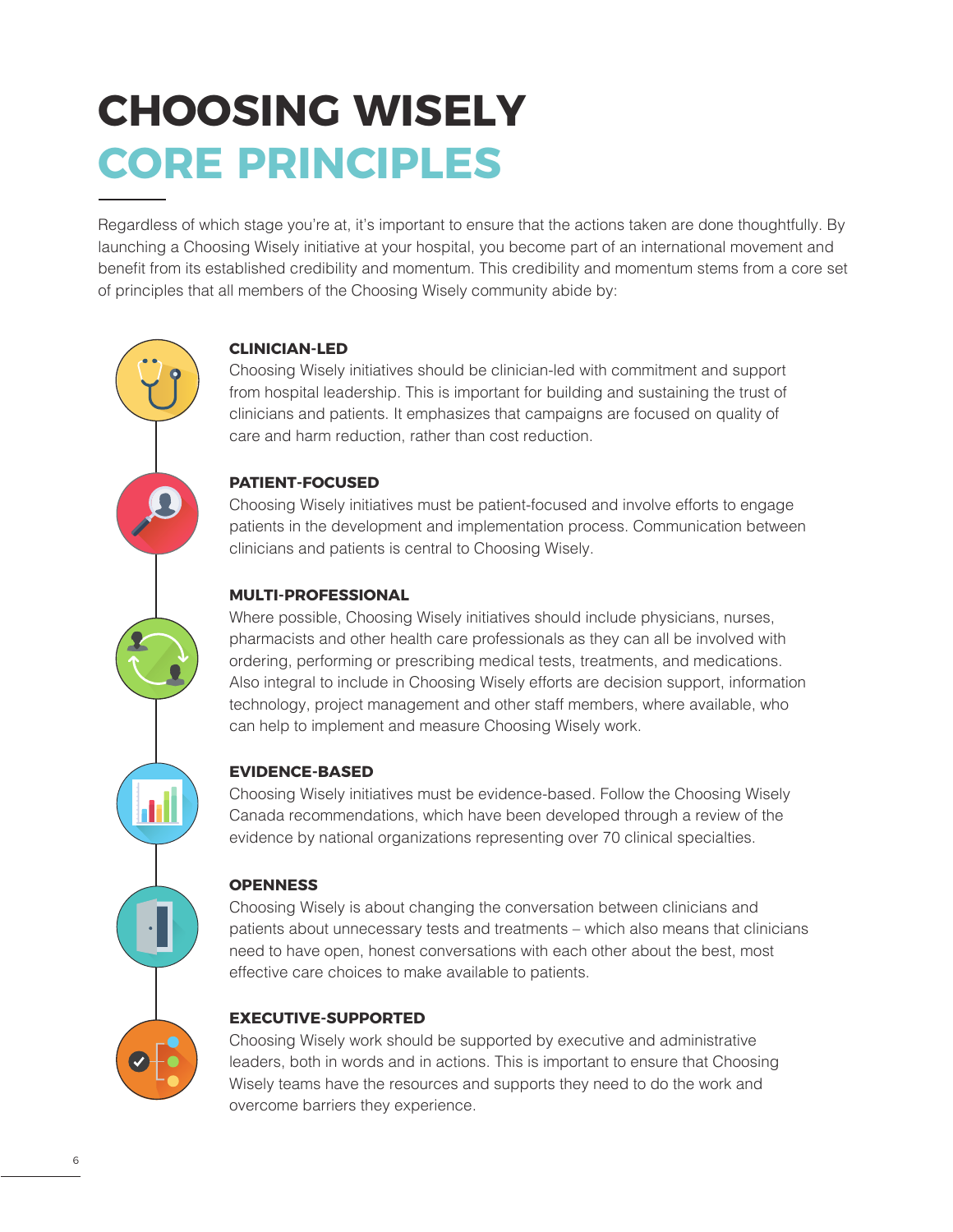### **LEVEL 1**

Reducing overuse doesn't have to be a complicated and resource intensive exercise. Below are details on the five "quick wins" to kick-off your hospital's Choosing Wisely efforts. In contrast to Level 2, these actions don't necessarily need the collection of baseline data. Quite simply, if your hospital currently does any of these things, just stop doing them.

|  | 1              |                  | DOES MY EMERGENCY DEPARTMENT ORDER BOTH PT/INR AND aPTT TESTS AS A BUNDLE?                                                                                                                                                                                                                                                                                                                                                                                                                                                                                                                                                                                                   |
|--|----------------|------------------|------------------------------------------------------------------------------------------------------------------------------------------------------------------------------------------------------------------------------------------------------------------------------------------------------------------------------------------------------------------------------------------------------------------------------------------------------------------------------------------------------------------------------------------------------------------------------------------------------------------------------------------------------------------------------|
|  |                | <b>Rationale</b> | PT/INR (prothrombin time/international normalized ratio) and aPTT (activated partial<br>thromboplastin time) were tests developed in the early 20th century for specific<br>and unique indications. Despite this, they are often ordered together routinely in<br>emergency departments (ED). PT/INR and aPTT are often unknowingly ordered<br>together because most bloodwork in the ED is based on lab order panels that are<br>outdated and frequently couple PT/INR and aPTT tests as a bundle despite the fact<br>that they are rarely required together. In some hospitals, laboratory software may also<br>automatically run both tests even if only one was ordered. |
|  |                | <b>Action</b>    | If your answer is yes, here's how you decrease unnecessary PT/INR and PTT testing.                                                                                                                                                                                                                                                                                                                                                                                                                                                                                                                                                                                           |
|  |                | <b>Results</b>   | In one of the teaching hospitals in Ontario, uncoupling PT/INR and PTT and revising<br>ED panels resulted in a 50% reduction in both tests.                                                                                                                                                                                                                                                                                                                                                                                                                                                                                                                                  |
|  |                |                  |                                                                                                                                                                                                                                                                                                                                                                                                                                                                                                                                                                                                                                                                              |
|  | $\overline{2}$ |                  | DOES MY HOSPITAL STILL USE CK TESTING TO DIAGNOSE A HEART ATTACK?                                                                                                                                                                                                                                                                                                                                                                                                                                                                                                                                                                                                            |
|  |                | <b>Rationale</b> | Troponin has become the cardiac biomarker of choice for detecting myocardial injury.<br>Despite troponin being clinically superior to creatine kinase (CK) in both specificity and<br>sensitivity, CK is still being used at a high rate in some hospitals. If troponin testing is<br>available at your hospital, there is little reason for CK to still be on your hospital's order<br>sets and laboratory test profiles.                                                                                                                                                                                                                                                   |
|  |                | <b>Action</b>    | If your answer is yes, here's how you can reduce CK testing when troponin is available.                                                                                                                                                                                                                                                                                                                                                                                                                                                                                                                                                                                      |
|  |                | <b>Results</b>   | At a large community hospital in Ontario, approximately 10 total CK were ordered for<br>every 10 troponin tests. After removing total CK from its order sets and laboratory test<br>profiles, this number dropped to approximately 1 total CK per 10 troponin tests.                                                                                                                                                                                                                                                                                                                                                                                                         |
|  |                |                  |                                                                                                                                                                                                                                                                                                                                                                                                                                                                                                                                                                                                                                                                              |
|  | 3              |                  | ARE INPATIENTS AT MY HOSPITAL GETTING DAILY BLOOD TESTS AUTOMATICALLY?                                                                                                                                                                                                                                                                                                                                                                                                                                                                                                                                                                                                       |
|  |                | <b>Rationale</b> | Repetitive, "routine" blood tests are associated with hospital-acquired anemia and<br>increased hospital mortality. Indiscriminate testing may mislead patient care and<br>results in unnecessary cost to the system. At many hospitals, "daily labs" appear<br>as an option on admission order sets. Consider changing your hospital's admission<br>order sets to remove all "daily lab" options, and ensure that all lab orders have a clear<br>indication and a reasonable terminus.                                                                                                                                                                                      |
|  |                | <b>Action</b>    | If your answer is yes, here's how you can reduce daily blood tests.                                                                                                                                                                                                                                                                                                                                                                                                                                                                                                                                                                                                          |
|  |                | <b>Results</b>   | At several Ontario hospitals, this change resulted into an approximately 20% reduction<br>in blood tests.                                                                                                                                                                                                                                                                                                                                                                                                                                                                                                                                                                    |
|  |                |                  |                                                                                                                                                                                                                                                                                                                                                                                                                                                                                                                                                                                                                                                                              |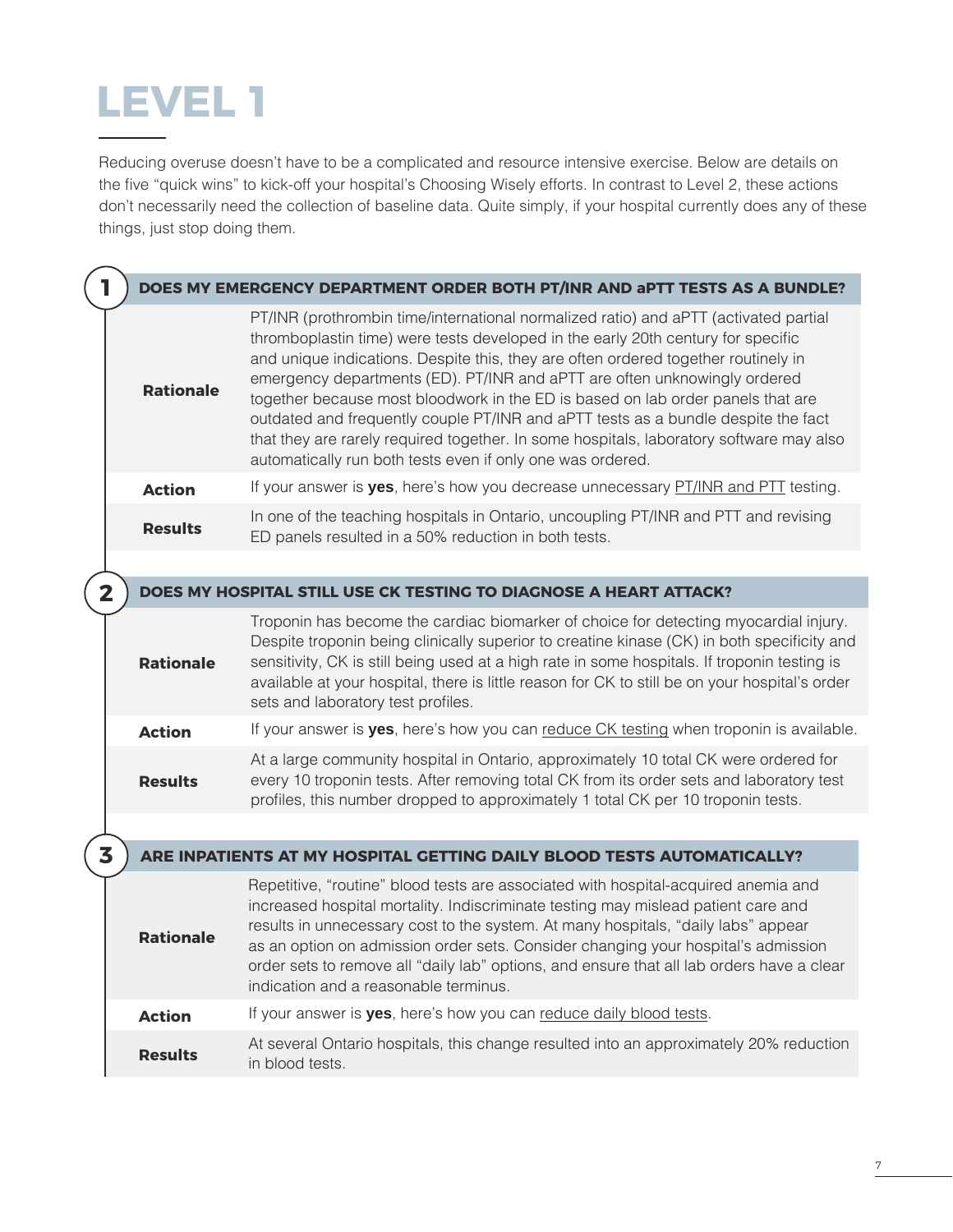| 4 |                  | <b>DOES MY HOSPITAL STILL TEST SERUM &amp; RBC FOLATE LEVELS?</b>                                                                                                                                                                                                                                                                                                                                                                                                                                                                                                                                                 |
|---|------------------|-------------------------------------------------------------------------------------------------------------------------------------------------------------------------------------------------------------------------------------------------------------------------------------------------------------------------------------------------------------------------------------------------------------------------------------------------------------------------------------------------------------------------------------------------------------------------------------------------------------------|
|   | <b>Rationale</b> | Serum folate and red blood cell (RBC) folate testing is no longer justified for the<br>investigation of anemias for the vast majority of patients in Canada. Fortifying grain<br>products became mandatory in the late 1990s and has rendered folate deficiencies<br>virtually nonexistent in Canada. Despite the condition being rare at best, many<br>hospitals still include it in their ordering systems. Consider removing folate testing from<br>your hospital's ordering systems and restricting its use by having physicians contact<br>the laboratory consultant should they feel the test is warranted. |
|   | <b>Action</b>    | If your answer is yes, here's how you can eliminate unnecessary folate testing at your<br>hospital.                                                                                                                                                                                                                                                                                                                                                                                                                                                                                                               |
|   | <b>Results</b>   | At several Canadian hospitals, restricting serum & RBC folate ordering resulted in<br>decreases in testing by approximately 95% and significant cost savings.                                                                                                                                                                                                                                                                                                                                                                                                                                                     |
|   |                  |                                                                                                                                                                                                                                                                                                                                                                                                                                                                                                                                                                                                                   |
| 5 |                  | DOES MY ICU STILL ORDER ROUTINE CHEST X-RAYS FOR ALL PATIENTS?                                                                                                                                                                                                                                                                                                                                                                                                                                                                                                                                                    |
|   | <b>Rationale</b> | Chest X-Rays (CXR) are the most frequent radiological test performed in intensive<br>care units (ICU), with routine daily CXR being standard practice in many ICUs. But<br>routine CXRs are rarely beneficial to patients, exposing them to unnecessary radiation,<br>disruption and discomfort. Moving from routine CXRs to ordering CXRs only to answer<br>specific clinical questions ensures only the patients who need CXRs are getting them.<br>It also frees up radiation technologists to support patient care in other areas of the<br>hospital.                                                         |
|   | <b>Action</b>    | If your answer is yes, here's how you can reduce routine CXRs in the ICU.                                                                                                                                                                                                                                                                                                                                                                                                                                                                                                                                         |
|   | <b>Results</b>   | At several Canadian hospitals, this change has resulted in ICU CXRs being reduced<br>by 20-50%.                                                                                                                                                                                                                                                                                                                                                                                                                                                                                                                   |
|   |                  |                                                                                                                                                                                                                                                                                                                                                                                                                                                                                                                                                                                                                   |

 $\big($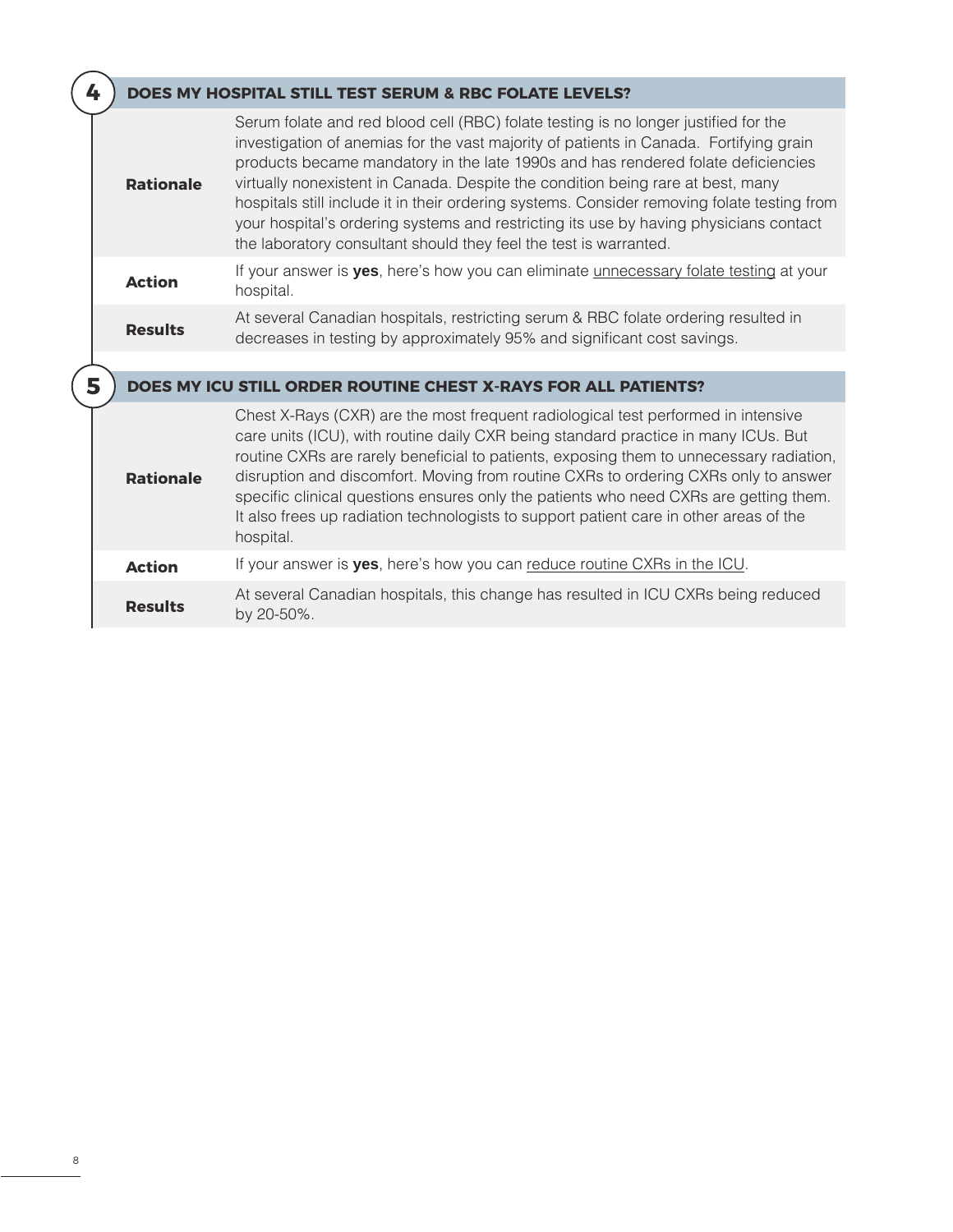### **CHOOSING WISELY AT TRILLIUM HEALTH PARTNERS**

Trillium Health Partners (THP) operates one of the busiest emergency departments in the country. Even modest changes to the way tests are ordered in the emergency department can have big implications for the organization's laboratory utilization.

Despite the introduction of troponin as the most specific marker of myocardial injury, THP was surprised to learn that total CK was still included in the laboratory test profiles and clinical order sets. On an annual basis, over 60,000 total CK and troponin tests were being jointly ordered across two of their hospital sites. It was decided that high-ordering clinical areas such as the emergency and cardiology departments would be consulted about how to rectify these ordering practices. Consensus was reached and support from clinical experts was given to an educational memo being sent out from the laboratory medicine program informing all hospitals programs to only order troponin as the biomarker for cardiac testing and not total CK-troponin jointly. This intervention was found to have only modest impact. Realizing that education alone would not be enough to change behaviour, they decided they also needed to make changes to the test ordering system by removing total CK from order sets and lab profiles.

Prior to the interventions, the sites were ordering total CK and troponin at a ratio of approximately 1:1. After the interventions, this ratio fell to approximately 1:10 at both sites. The results achieved by THP imply that educational initiatives are usually not effective on their own, and they work best when coupled with higher leverage interventions such as modifying hospital processes and systems.

\*To read more about this impressive initiative at THP, visit their profile: [www.choosingwiselycanada.org/perspective/diving-in-trillium-health-partners](https://choosingwiselycanada.org/perspective/diving-in-trillium-health-partners/)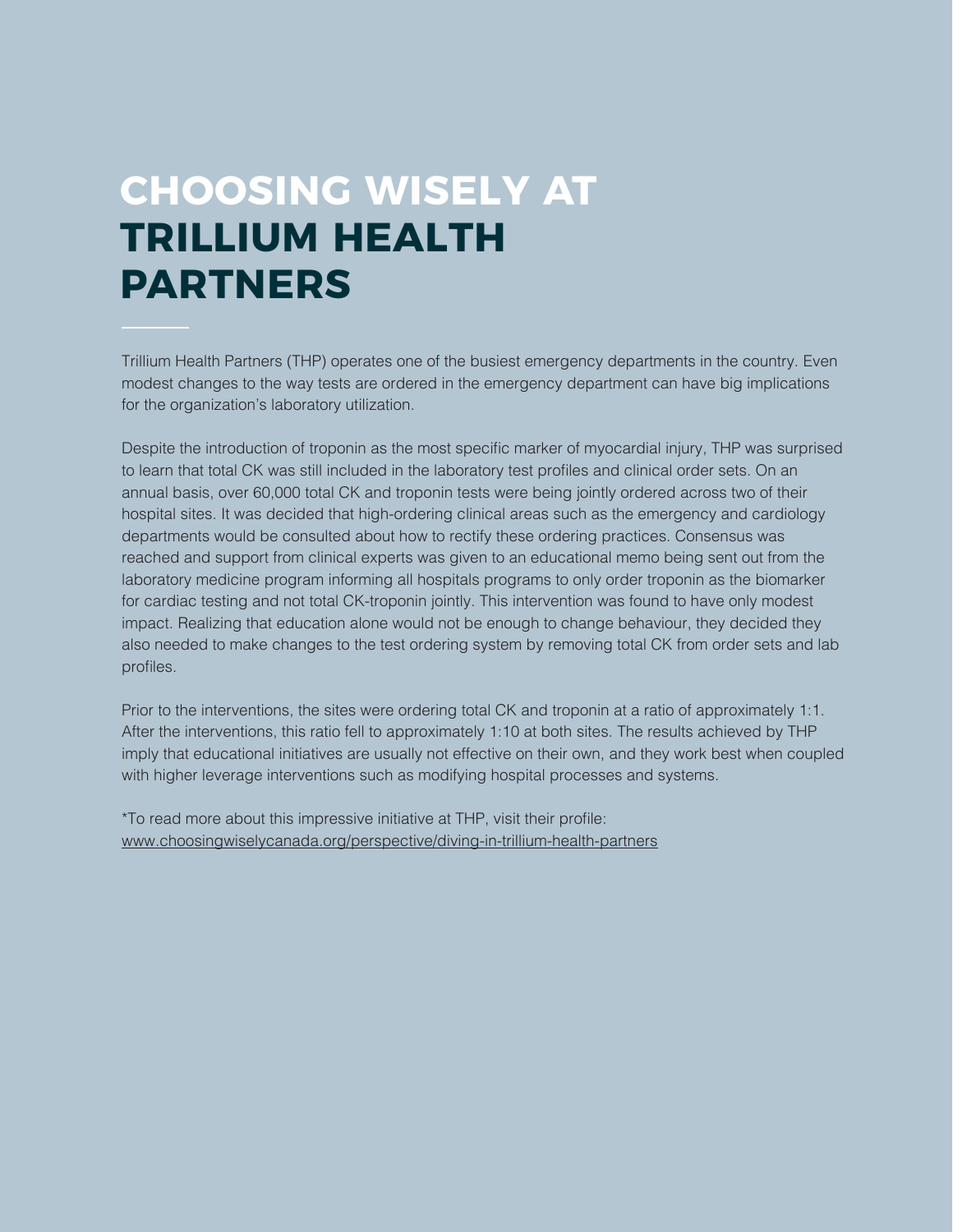

Hospitals interested in achieving Level 2 must **implement an additional 3 Choosing Wisely Canada recommendations** using quality improvement methods. This requires the collection of baseline data, rolling out the intervention(s), and the collection of results data. Hospitals may choose to implement any of the existing Choosing Wisely Canada toolkits or consider recommendations that address local priorities and areas of focus.

With respect to the Choosing Wisely Canada toolkit, each one was developed by a clinician who has successfully implemented a Choosing Wisely Canada recommendation in their setting and achieved significant impact. If you choose to design your own unique quality improvement project(s), the figure below shows the spectrum of approaches employed by hospitals that are currently implementing Choosing Wisely Canada recommendations. A robust quality improvement approach tends to involve a combination of interventions.

### **O** Implementation Spectrum

|                                      | <b>EDUCATION</b>    | <b>MEASUREMENT &amp; IMPROVEMENT</b> | <b>HARD CODING</b>          |                                              |  |
|--------------------------------------|---------------------|--------------------------------------|-----------------------------|----------------------------------------------|--|
|                                      | Clinician education | Performance measurement              | Medical directive changes   |                                              |  |
|                                      | Patient education   | Quality improvement projects         | Order set changes           |                                              |  |
|                                      | Awareness campaigns | Audit and feedback                   | <b>EMR/CPOE</b> integration |                                              |  |
| LOW LEVERAGE<br><b>INTERVENTIONS</b> |                     |                                      |                             | <b>HIGH LEVERAGE</b><br><b>INTERVENTIONS</b> |  |

**INTERVENTIONS** 

High leverage interventions are those that require organizational level changes; these changes are typically "hard coded" into the systems and policies of the organization and tend to be more difficult to implement, but the results are more likely to be sustained. Low leverage interventions, on the other hand, focus on change at the individual rather than organizational level and tend to be easier to implement, but are generally less sustainable. Consider an approach that includes a combination of interventions, with special attention paid to the local context and what might/might not be appropriate.

To achieve Level 2, hospitals must implement a minimum of 3 additional Choosing Wisely Canada recommendations, with results data that it could share with Choosing Wisely Canada. You can submit your data by completing the [checklist](https://goo.gl/PF6mtu) for levels 1 and 2 and sending it to Choosing Wisely Canada.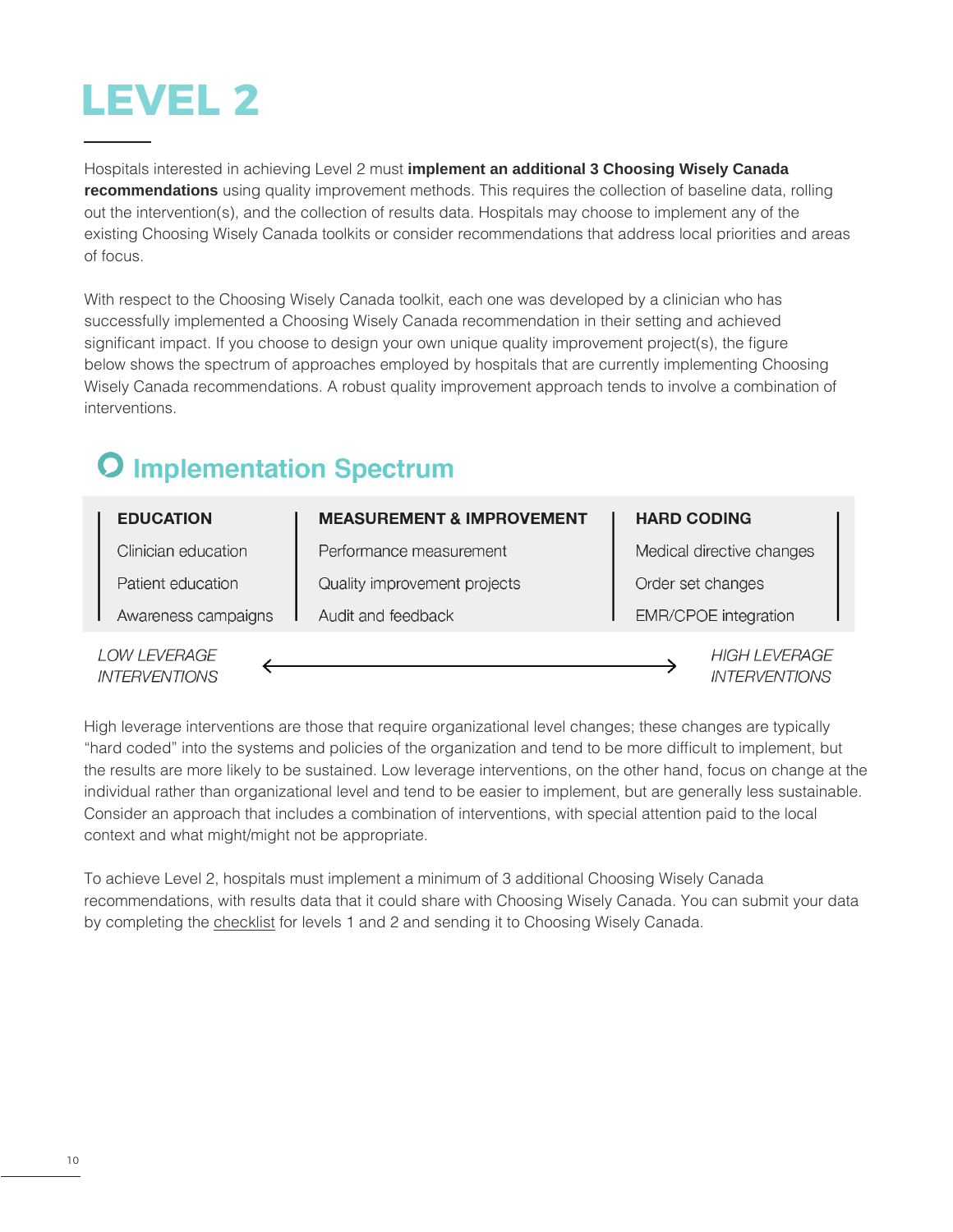#### **NEED CHANGE IDEAS OR HELP WITH YOUR LEVEL 2 PROJECTS?**

Check out the toolkits below. Each toolkit was developed by a clinician who has successfully implemented a Choosing Wisely Canada recommendation in their setting and achieved significant impact. They are intended to provide you with just enough information to get started.

If you are planning to design your own unique Choosing Wisely Canada implementation projects, consider applying quality improvement methodologies such as the [Institute for Healthcare Improvement's Model for](http://www.ihi.org/resources/Pages/HowtoImprove/)  [Improvement](http://www.ihi.org/resources/Pages/HowtoImprove/) or [Health Quality Ontario's Quality Improvement Framework](http://qualitycompass.hqontario.ca/portal/getting-started).



.

#### **[LESS SEDATIVES FOR YOUR OLDER RELATIVES](https://choosingwiselycanada.org/perspective/benzos-hospital-toolkit/)**

[A toolkit for reducing inappropriate use of benzodiazepines and](https://choosingwiselycanada.org/perspective/benzos-hospital-toolkit/)  [sedative-hypnotics among older adults in hospitals. Sinai Health](https://choosingwiselycanada.org/perspective/benzos-hospital-toolkit/)  [System in Toronto reduced benzodiazepine prescribing by 44%](https://choosingwiselycanada.org/perspective/benzos-hospital-toolkit/)  [using the approach in this toolkit.](https://choosingwiselycanada.org/perspective/benzos-hospital-toolkit/)



#### **[LOSE THE TUBE](https://choosingwiselycanada.org/perspective/toolkit-urinary-catheters-hospitals/)**

[A toolkit for appropriate use of urinary catheters in hospitals.](https://choosingwiselycanada.org/perspective/toolkit-urinary-catheters-hospitals/)  [Sunnybrook Health Sciences Centre reduced inappropriate](https://choosingwiselycanada.org/perspective/toolkit-urinary-catheters-hospitals/)  [catheterization by 50% using the approach in this toolkit.](https://choosingwiselycanada.org/perspective/toolkit-urinary-catheters-hospitals/)



#### **[WHY GIVE TWO WHEN ONE WILL DO](https://choosingwiselycanada.org/perspective/transfusion-toolkit/)**

[A toolkit for reducing unnecessary red blood cell transfusions in](https://choosingwiselycanada.org/perspective/transfusion-toolkit/)  [hospitals. Sunnybrook Health Sciences Centre and Lakeridge Health](https://choosingwiselycanada.org/perspective/transfusion-toolkit/)  [in Ontario reduced transfusion rates by 31% using the approach in](https://choosingwiselycanada.org/perspective/transfusion-toolkit/)  [this toolkit.](https://choosingwiselycanada.org/perspective/transfusion-toolkit/)



#### **[DROP THE PRE-OP](https://choosingwiselycanada.org/perspective/preop-toolkit/)**

[A toolkit for reducing unnecessary visits and investigations in pre](https://choosingwiselycanada.org/perspective/preop-toolkit/)[operative clinics. North York General Hospital achieved a sustained](https://choosingwiselycanada.org/perspective/preop-toolkit/)  [30-40% reduction preoperative assessments and investigations](https://choosingwiselycanada.org/perspective/preop-toolkit/)  [using the approach in this toolkit.](https://choosingwiselycanada.org/perspective/preop-toolkit/)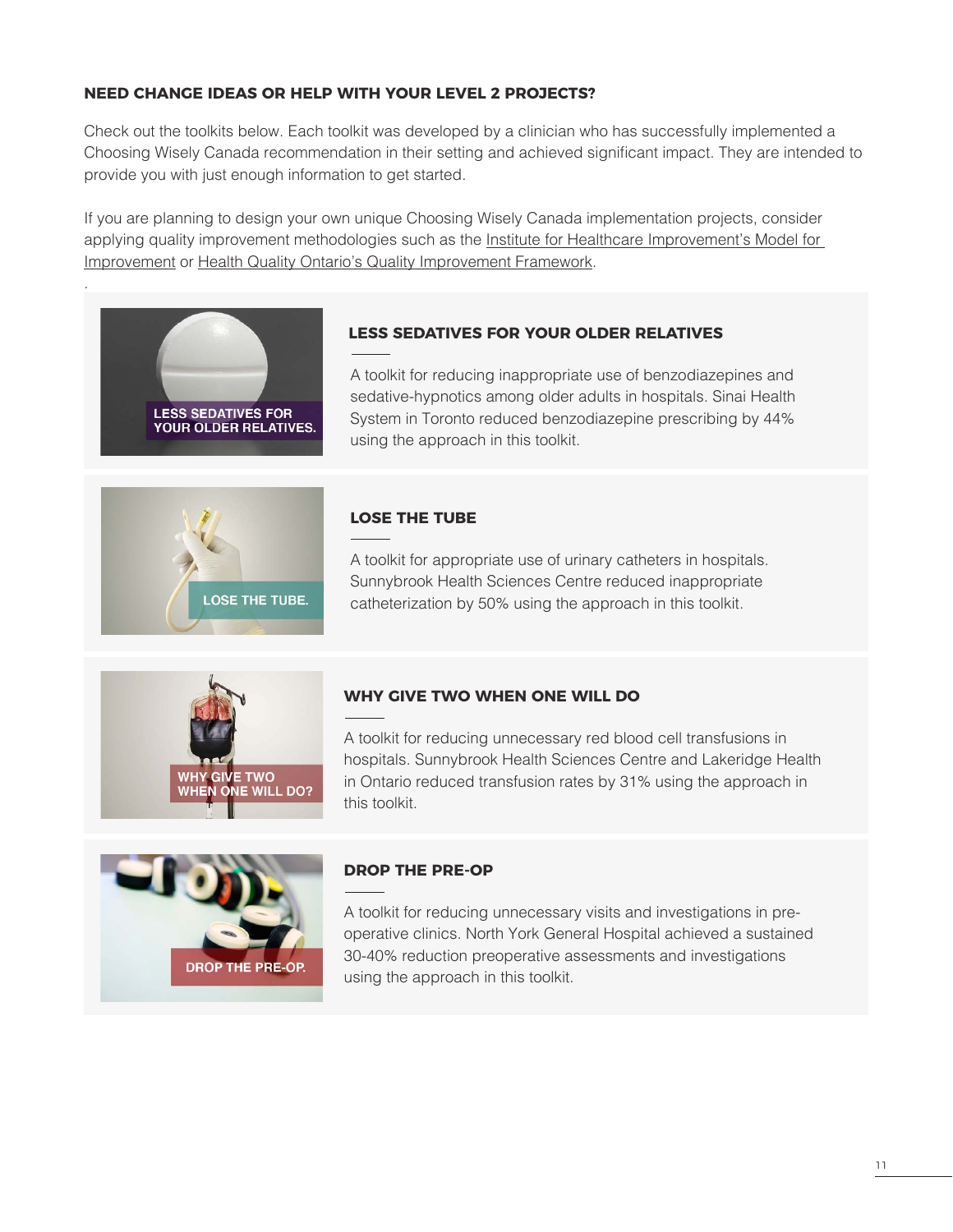### **CHOOSING WISELY AT BLUEWATER HEALTH**

Choosing Wisely was first introduced at Bluewater Health in 2013. At this time, Choosing Wisely Canada had not yet launched, but the American ABIM Foundation Choosing Wisely lists were shared with all physicians and Choosing Wisely was discussed at the Medical Quality & Utilization Committee.

A Choosing Wisely Committee was formed in 2016, as a sub-committee of the hospital's Medical Advisory Committee (MAC) with the goal of proactively implementing and leading Choosing Wisely initiatives in the hospital. As its first project, the Choosing Wisely Committee asked each department to consider removing the 'hard check' or automatic ordering function on patient order sets related to seven common lab tests: BUN, AST, TSH, ESR, serum folate, CK, and urine cultures. Pre- and postimplementation data were collected and shared with the physicians to highlight the results achieved without negatively impacting patient care. Reductions in these tests freed up laboratory resources allowing the hospital to offer BNP testing on site, a demonstration of what can be achieved when hospitals are able to reallocate resources.

Other successful Choosing Wisely initiatives have included the adoption of the 'Why Give Two When One Will Do' transfusion toolkit, establishing appropriate protocols for urinalysis and urine culture testing cheekily named the 'pee rules', decreasing rib x-rays in the emergency department by over 40% from 2016-2017, and an interprofessional discussion with family physicians, chiropractors, physiotherapists with the goal of reducing inappropriate imaging for low back pain. Current initiatives include using antibiotics wisely, reducing opioid prescribing as well as a more general hospital wide deprescribing initiative, appropriate use of diagnostic imaging, and code status updates.

The communications department is an integral member of the Choosing Wisely Committee at Bluewater Health. Communications initiatives include a Choosing Wisely 'tip of the month' for physicians/nurse practitioners, which provides a tip as well as the Choosing Wisely recommendation, and patient resources. Profiles on physician champions, who share their perspectives on Choosing Wisely, are also featured on social media as well as on the hospital's website.

Bluewater Health exemplifies what it means to be a Choosing Wisely hospital, helping to spread and scale local initiatives that meaningfully improve the quality of care at their organization and beyond.

\*To read more about the impressive initiatives at Bluewater Health, visit their profile: [www.choosingwiselycanada.org/perspective/diving-in-bluewater-health](https://choosingwiselycanada.org/perspective/diving-in-bluewater-health)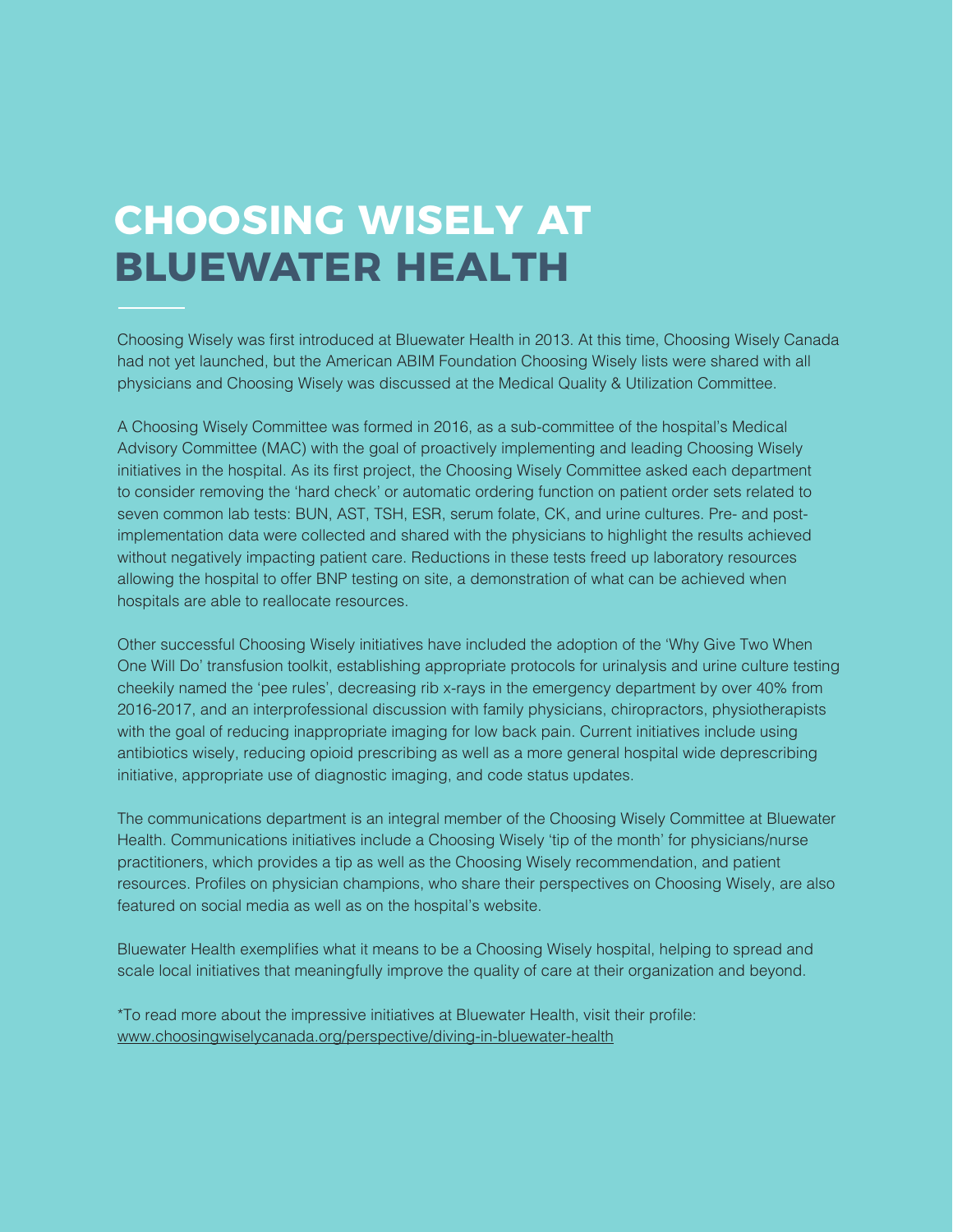

Reducing overuse on an organization-wide and sustained basis takes leadership and culture change. Hospitals should consider how Choosing Wisely work can align to organizational or strategic priorities of the hospital, and mobilize clinicians to feel empowered and supported in taking action.

In order to achieve Level 3, hospitals must demonstrate that they have:

- Made Choosing Wisely part of the hospital's operating/strategic plan
- Implemented at least 10 distinct Choosing Wisely Canada recommendations, across mulitple hospital departments
- Mentored or collaborated with at least 1 other hospital on Choosing Wisely

To assist hospitals in building a Choosing Wisely culture, consider following Kotter's 8-Step Process for Leading Change.<sup>1</sup> If your hospital uses a different framework for change, you are encouraged to adapt the content here to suit your needs.



#### **STEP 1 CREATE A SENSE OF URGENCY**

#### **Articulate clearly that overuse exposes patients to avoidable harm, lengthen wait times, and consume precious hospital resources.**

- Use existing evidence
	- [Choosing Wisely Canada recommendations](http://www.choosingwiselycanada.org/recommendations)
	- [Unnecessary Care in Canada](https://www.cihi.ca/en/unnecessary-care-in-canada), a 2017 report produced by the CIHI
	- Choosing Wisely Canada slide set (request through [info@choosingwiselycanada.org](mailto:info%40choosingwiselycanada.org))
- Find out about your hospital's current test and treatment patterns nothing is more powerful than local data
- Review patient relations data, patient safety incident reports, etc. to identify patient stories that can speak to the consequences of overuse

#### **STEP 2 BUILD A GUIDING COALITION**

#### **Assemble a passionate and influential group of clinical and administrative leaders to drive change.**

- Start talking to clinical and administrative leaders
	- Begin with those responsible for clinical programs (e.g. surgery, emergency) or clinical support areas (e.g. laboratory, pharmacy) that would be most affected
- Connect with your hospital's Medical Advisory Committee, Quality of Care Committee, and other relevant committees
- Connect with patients and families
	- If your hospital has Patient and Family Advisors, start with them
- Assemble the team, and name your clinician champions

<sup>1</sup>[www.kotterinc.com/8-steps-process-for-leading-change/](https://www.kotterinc.com/8-steps-process-for-leading-change/)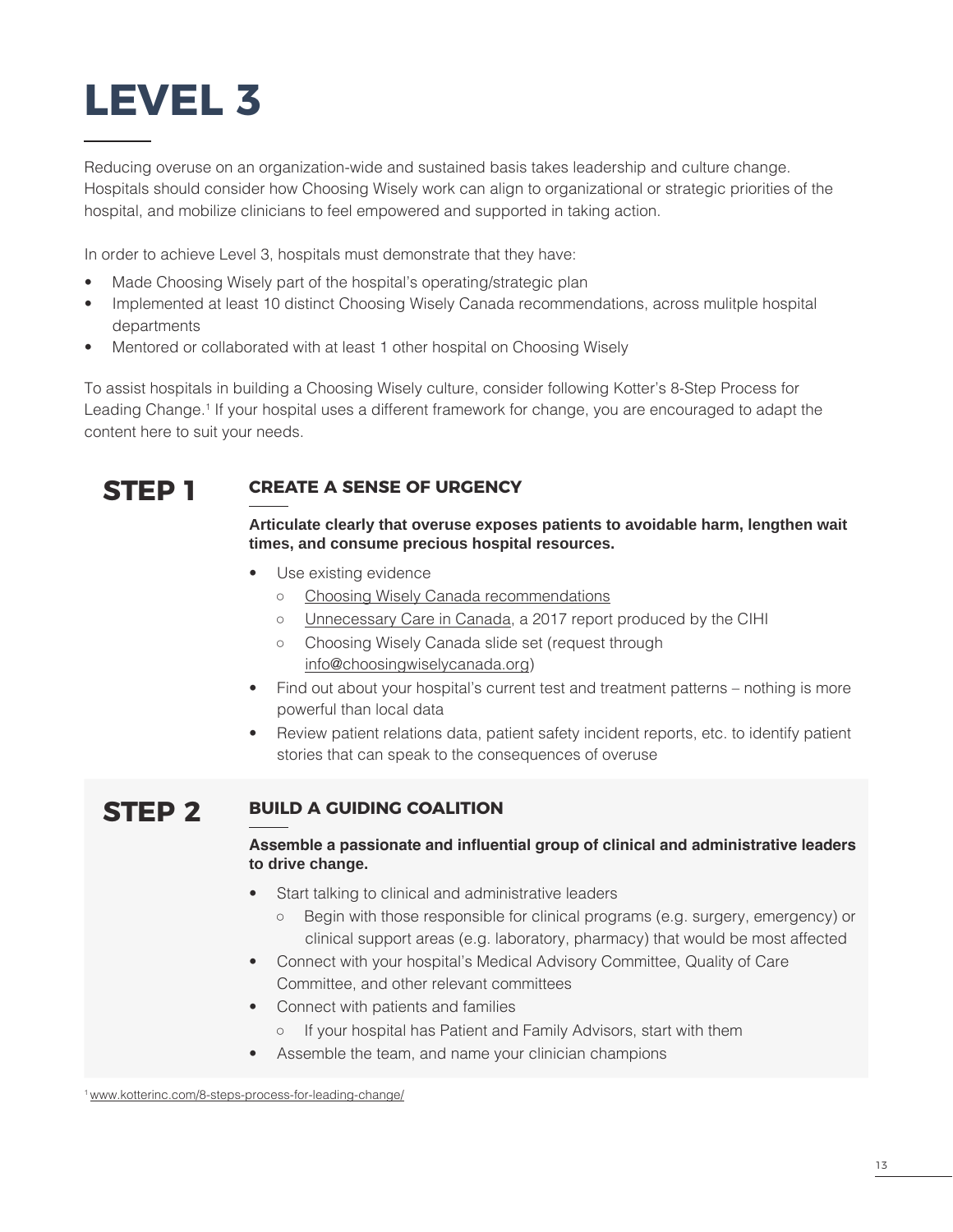#### **STEP 3 FORM A STRATEGIC VISION AND INITIATIVES**

#### **Make tackling overuse an organizational priority.**

- Consider including it in your strategic plan or operating plan
- Define what success means at your hospital find the right balance in measures
- Publicize your strategic intentions through internal communications

#### **STEP 4 ENLIST A COALITION OF VOLUNTEERS**

#### **Mobilize hospital departments to take action on overuse.**

- Publicize your strategic intentions through internal communications
- Organize grand rounds about Choosing Wisely
- Enlist interested clinicians and clinical support staff champions that exhibit passion and enthusiasm
	- Consider both formal (e.g. division/department chiefs, chief medical information officer) and informal (clinicians leading a policy change or quality improvement project) clinician leaders
	- Strongly consider including laboratory, medical imaging and pharmacy leaders as many Choosing Wisely recommendations will directly affect these areas

#### **STEP 5 ENABLE ACTION BY REMOVING BARRIERS**

#### **Equip teams with the necessary resources and empower them for success.**

- Use existing teams where you can to make the best use of people's time create new committees or teams only if you have to
- Think about supports teams will need expertise, skills, time
- Engage clinical and administrative leaders who can help support teams by:
	- Giving them permission to delegate or put on hold other work and giving them resources (e.g. time, extra staff, budget)
	- Ensuring that barriers and roadblocks can be cleared in a timely way

#### **STEP 6 GENERATE SHORT-TERM WINS**

#### **Build early momentum with discrete successes.**

- Start with low-hanging fruit before moving on to more difficult undertakings
	- If your hospital hasn't done so already, implement the 5 "quick wins" presented earlier in this document
- Identify areas of interest that teams want to work on; test with a small group; collect meaningful data to show impact
- Relentlessly communicate your short-term wins both internally and externally and credit those involved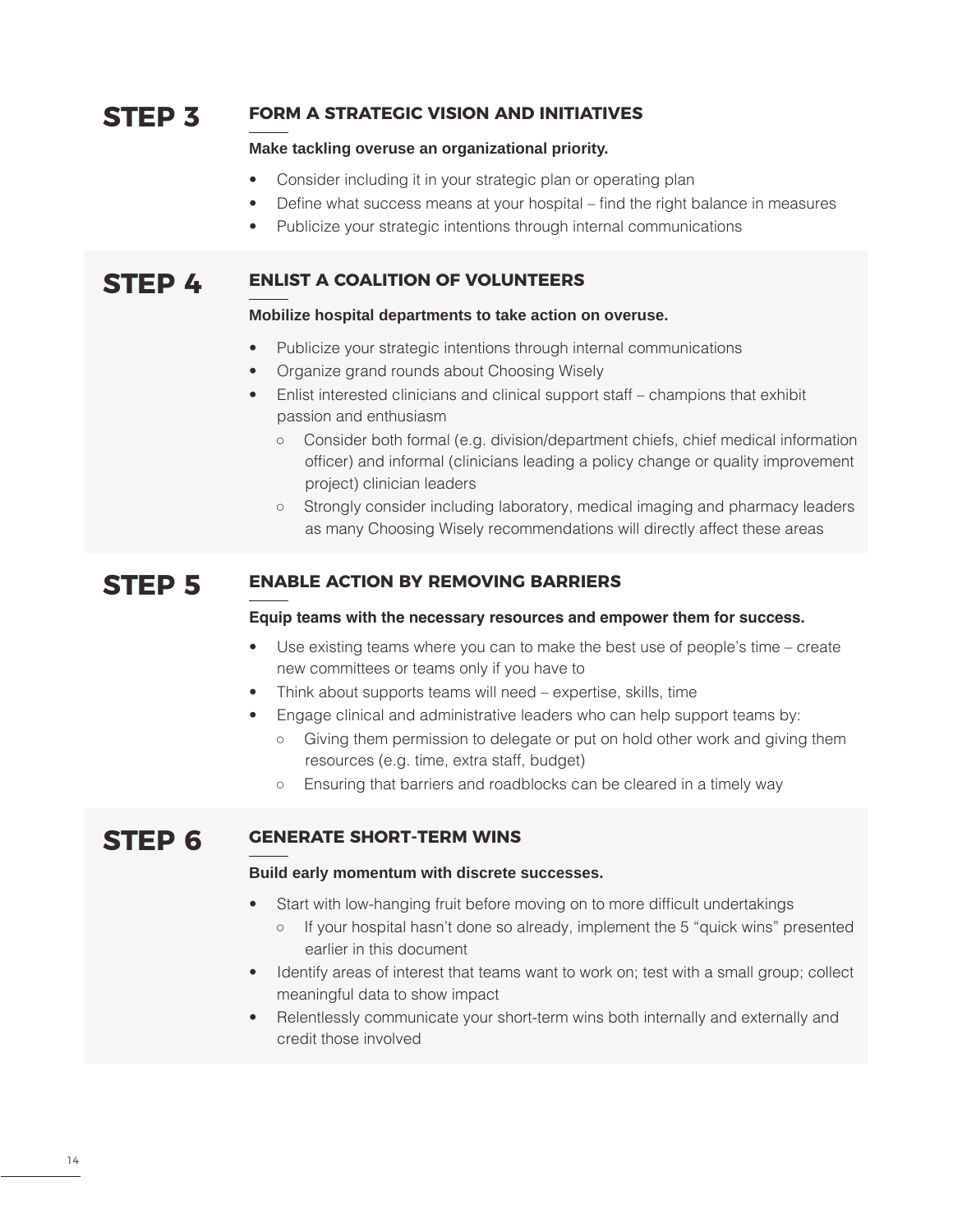#### **STEP 7 SUSTAIN ACCELERATION**

#### **Press harder after the first successes.**

- Get other areas of the hospital involved
- Let your early adopters, clinical champions and team members do the preaching:
	- Get them to showcase their work at every possible opportunity
	- Nominate them for organizational or industry awards
- Watch for and prevent burn-out among team members so that you don't lose momentum
- Have one-on-one conversations with those who are on-the-fence

#### **STEP 8 INSTITUTIONALIZE CHANGE**

#### **Making Choosing Wisely part of your hospital's culture.**

- Encourage all staff to speak up about questionable practices that don't add value to patient care, and support them in self-initiating Choosing Wisely projects
- Hard code Choosing Wisely practices into organizational systems (e.g. order sets, medical directives, CPOE systems)
- Track performance on reducing overuse as part of your hospital scorecard, key performance indicators and annual reports
- Look for evidence-based practices to reduce overuse, beyond the existing set of Choosing Wisely Canada recommendations ([see Sick Kids\)](http://www.sickkids.ca/AboutSickKids/perspective/staff-volunteer/choosing-wisely.html)
- Keep it fun by enabling a bottom up approach to change that motivates and empowers the frontlines
- Commit to mentoring another mentee hospital that has not yet taken on Choosing Wisely or that may be experiencing difficulties with implementing Choosing Wisely recommendations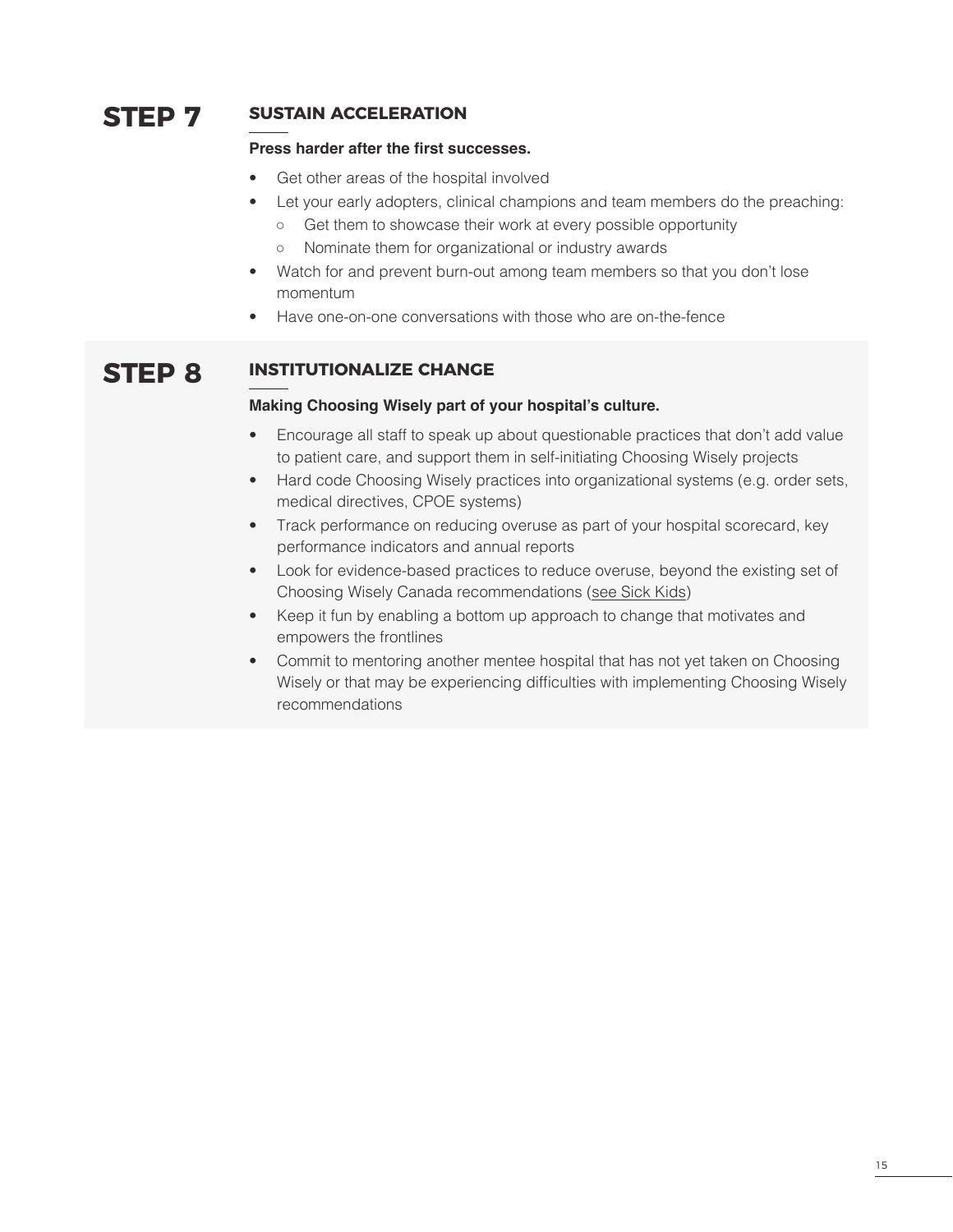### **CHOOSING WISELY AT NORTH YORK GENERAL HOSPITAL**

North York General Hospital (NYGH) was one of the campaign's earliest adopters after the launch in 2014. Through the leadership of the CEO and the Vice President of Medical and Academic Affairs, NYGH's approach centred on encouraging staff to be innovative and bring ideas forward on what Choosing Wisely Canada recommendations the hospital should prioritize. By engaging patients and supporting physician leadership, NYGH was able to use their advanced electronic health record with evidence-based order sets to reduce unnecessary test and treatments, and instill a culture of 'Choosing Wisely' when providing health care services.

NYGH subsequently led a two-year ARTIC project supported by the Council of Academic Hospitals of Ontario (CAHO) and Health Quality Ontario (HQO), which spread the approach to five nearby hospitals, members of the Joint Centres for Transformative Innovation (Markham Stouffville Hospital, Michael Garron Hospital, North York General Hospital, St. Joseph's Health Centre, and Southlake Regional Health Centre) and their six associated Family Health Teams (Health for All, Markham, North York, St. Joseph's Urban, South East Toronto, Southlake Academic).

NYGH attributes a lot of its success to having strong clinical and administrative leadership support. Some examples of how NYGH engaged and utilized these leaders are:

- Vice President focused on frequent and early communication with Medical Advisory Committee throughout the journey
- Each Medical Chief was asked to send out an email to physicians regarding the campaign, and each department was asked to identify their 'Top 5 Tests' that they thought could be reduced or eliminated
- Medical Directors helped drive deliverables, mitigate risks, and track milestones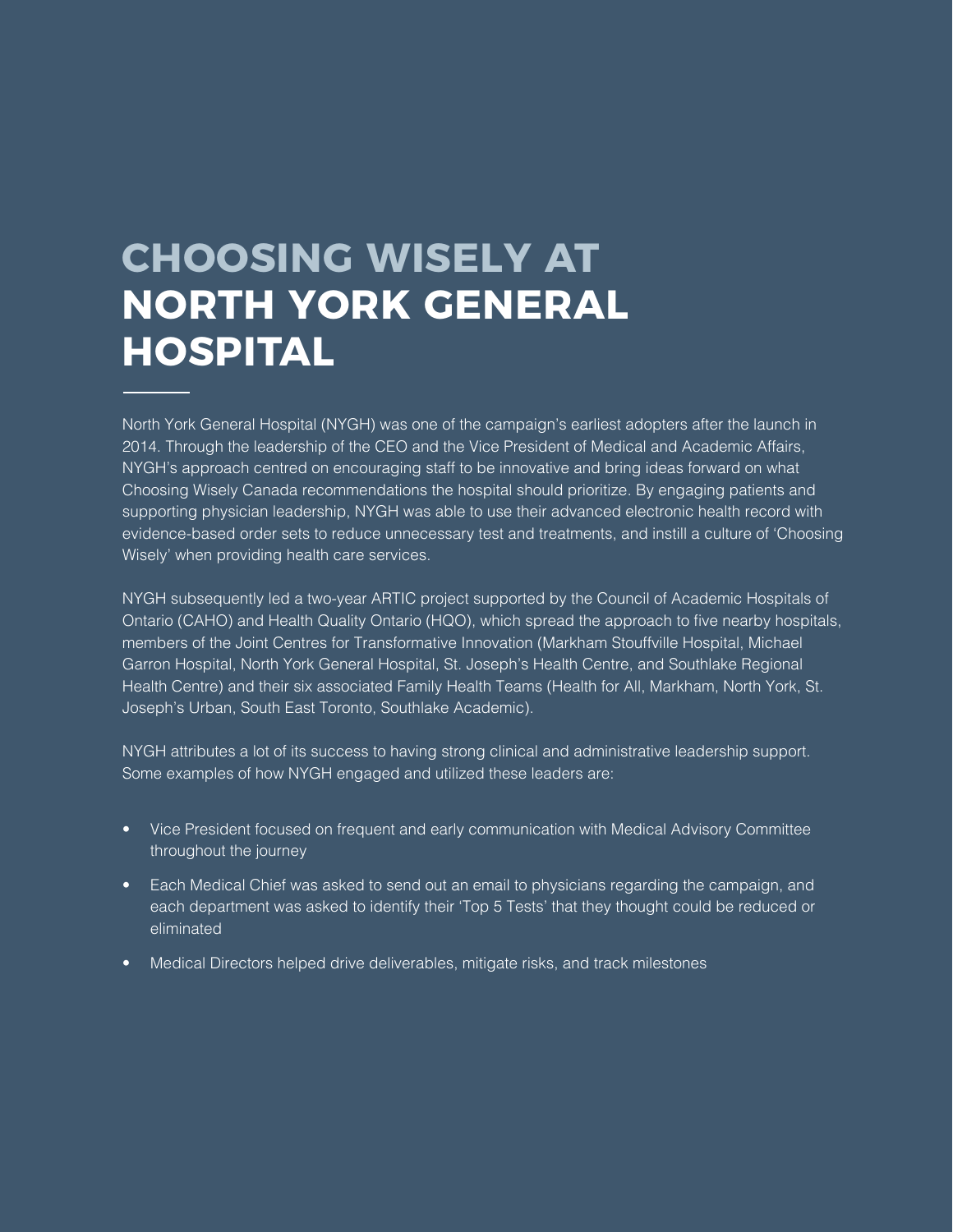### **A FEW FINAL WORDS**

Reducing overuse has many appeals, including avoiding potential harm to patients and freeing up precious hospital resources for more important uses. When this is coupled with an implementation approach that engages the hospital workforce, it has the potential to lead to a positive culture change that benefits patients, the hospital and the health care system.

This starter kit offers a variety of ways hospitals can participate in the Choosing Wisely movement. Taking that first step is the most important action you can take, and we hope this starter kit has given you some ideas on where to begin.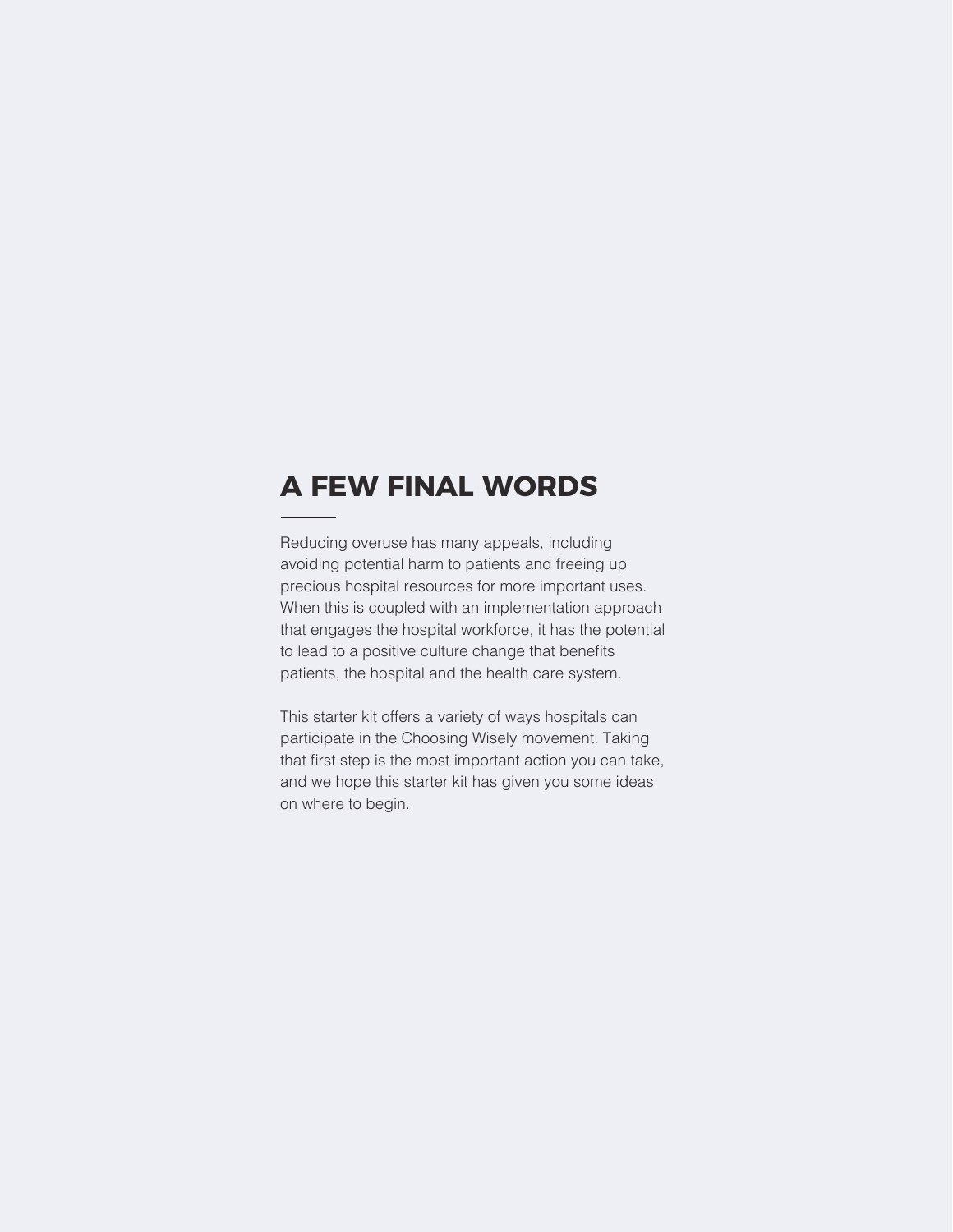## **RESOURCES**

#### **CHOOSING WISELY CANADA RECOMMENDATIONS**

Choosing Wisely Canada has compiled all its recommendations into a single document. This includes more than 300 recommendations covering a large number of clinical specialties. You can find all of them at the link below. You can also download all of the recommendation on a single spreadsheet so that you can sort, rank order and prioritize based on what's important to you and your hospital.

[www.choosingwiselycanada.org/recommendations](https://choosingwiselycanada.org/recommendations)

#### **CHOOSING WISELY TALKS**

Choosing Wisely Talks, presented by the *Canadian Medical Association* takes place on the 1st Thursday of every month from 12 pm - 1 pm ET. Each Talk is led by a guest speaker, usually someone who has made significant gains in implementing the Choosing Wisely recommendations. Through a webinar format, participants tune-in to a live presentation by the guest speaker, followed by an interactive Q&A discussion. Access upcoming, as well as recordings from previous Talks at the link below.

www.choosingwiselycanada.org/events

#### **BRANDING**

In implementing Choosing Wisely, your hospital joins a large and growing number of health care organizations that are part of the global Choosing Wisely movement. The Choosing Wisely Canada brand is well-recognized and is available for your hospital's usage to add instant momentum and credibility to your work. Download the Brand Book to access the Choosing Wisely Canada logo, brand assets and to understand how the brand may and may not be used.

www.choosingwiselycanada.org/perspective/choosing-wisely-canada-releases-brand-book

#### **QUORUM: AN ONLINE COMMUNITY**

Participants in the Choosing Wisely Ontario campaign can connect on Quorum, Health Quality Ontario's online community for improving health care quality. Share your successes, lessons learned, and questions on this platform to help inspire and unite Ontario's Choosing Wisely community: <https://quorum.hqontario.ca>

#### **QUALITY IMPROVEMENT FRAMEWORKS**

Institute for Healthcare Improvement's Model for Improvement: http://www.ihi.org/resources/Pages/HowtoImprove/

Health Quality Ontario's Quality Improvement Framework: http://qualitycompass.hqontario.ca/portal/getting-started